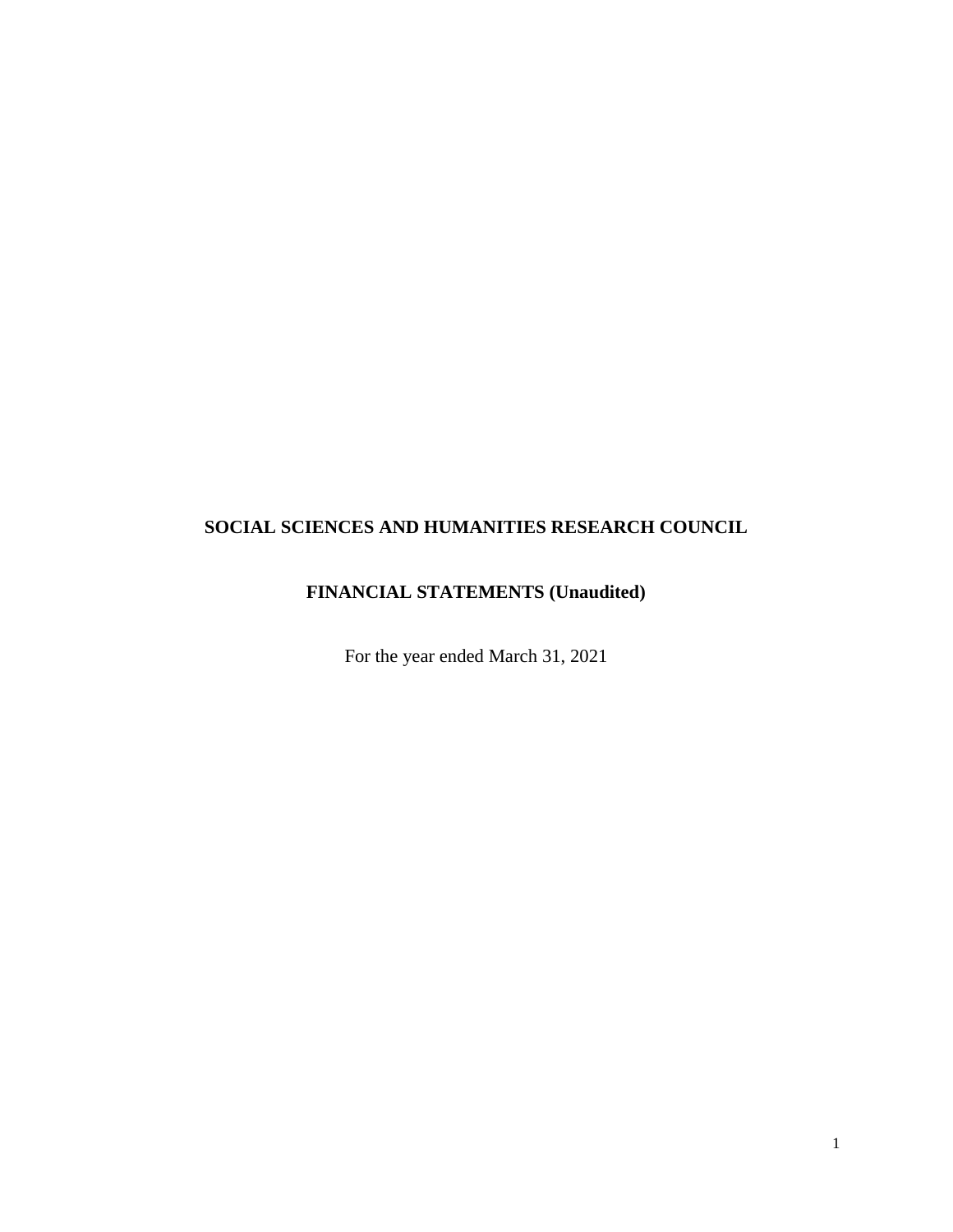# **Statement of Management Responsibility Including Internal Control Over Financial Reporting**

Responsibility for the integrity and objectivity of the accompanying financial statements for the year ended March 31, 2021, and all information contained in these statements rests with the management of the Social Sciences and Humanities Research Council (SSHRC). These financial statements have been prepared by management using the Government's accounting policies, which are based on Canadian public sector accounting standards.

Management is responsible for the integrity and objectivity of the information in these financial statements. Some of the information in the financial statements is based on management's best estimates and judgment, and gives due consideration to materiality. To fulfill its accounting and reporting responsibilities, management maintains a set of accounts that provides a centralized record of SSHRC's financial transactions. Financial information submitted in the preparation of the Public Accounts of Canada, and included in SSHRC's *Departmental Results Report,* is consistent with these financial statements.

Management is also responsible for maintaining an effective system of internal control over financial reporting (ICFR) designed to provide reasonable assurance that financial information is reliable, that assets are safeguarded and that transactions are properly authorized and recorded in accordance with the *Financial Administration Act* and other applicable legislation, regulations, authorities and policies.

Management seeks to ensure the objectivity and integrity of data in its financial statements through careful selection, training and development of qualified staff; through organizational arrangements that provide appropriate divisions of responsibility; through communication programs aimed at ensuring that regulations, policies, standards, and managerial authorities are understood throughout SSHRC and through conducting an annual risk-based assessment of the effectiveness of the system of ICFR.

The system of ICFR is designed to mitigate risks to a reasonable level based on an ongoing process to identify key risks, to assess effectiveness of associated key controls, and to make any necessary adjustments.

A risk-based assessment of the system of ICFR for the year ended March 31, 2021 was completed in accordance with the Treasury Board Policy on Financial Management and the results and action plans are summarized in the annex.

The effectiveness and adequacy of the SSHRC's system of internal control is reviewed by the work of internal audit staff, who conduct periodic audits of different areas of the SSHRC's operations, and by the Independent Audit Committee, which oversees management's responsibilities for maintaining adequate control systems and the quality of financial reporting, and which recommends the financial statements to the President.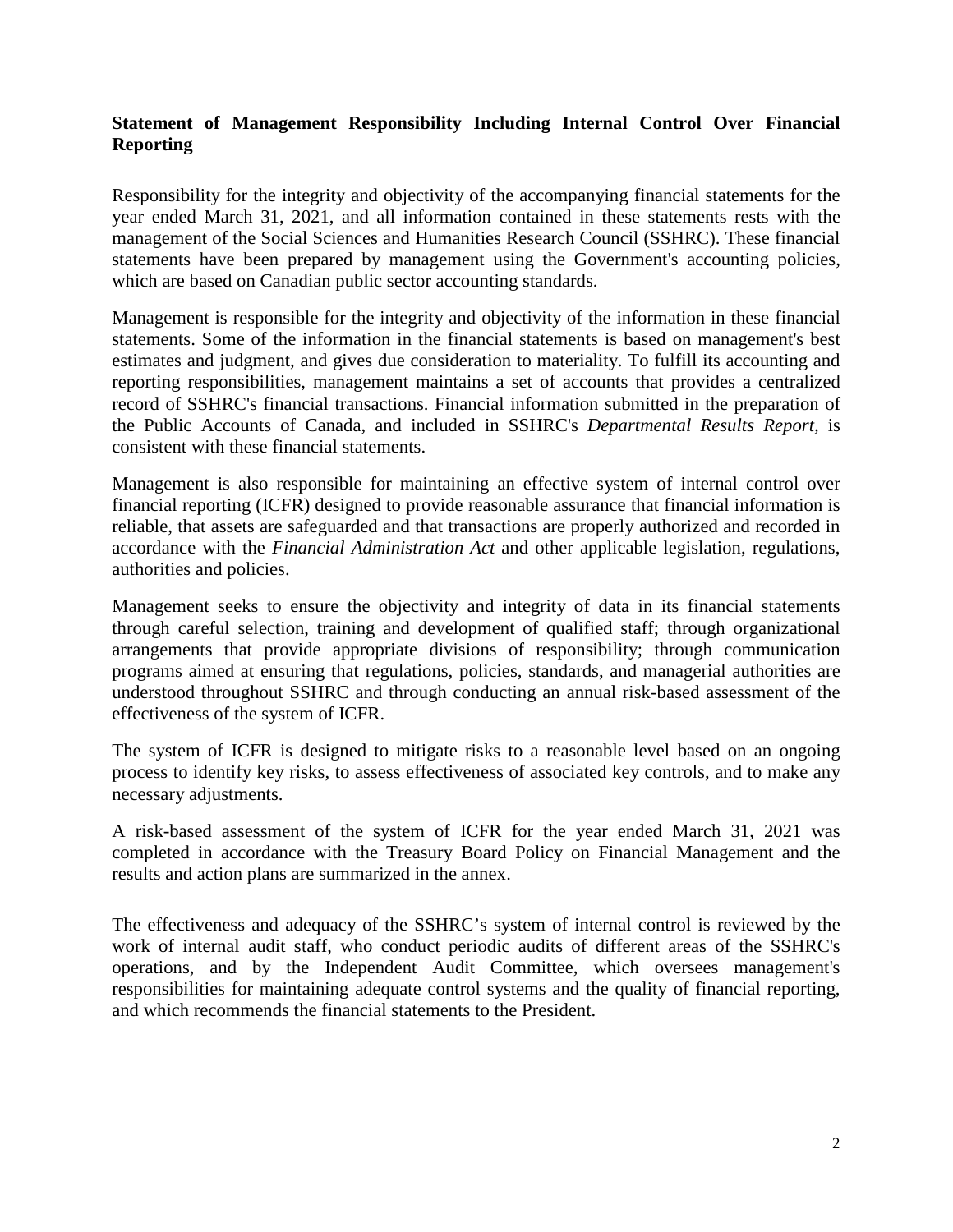Dr. Ted Hewitt Dominique Osterrath President Chief Financial Officer

Ottawa, Canada

August 20, 2021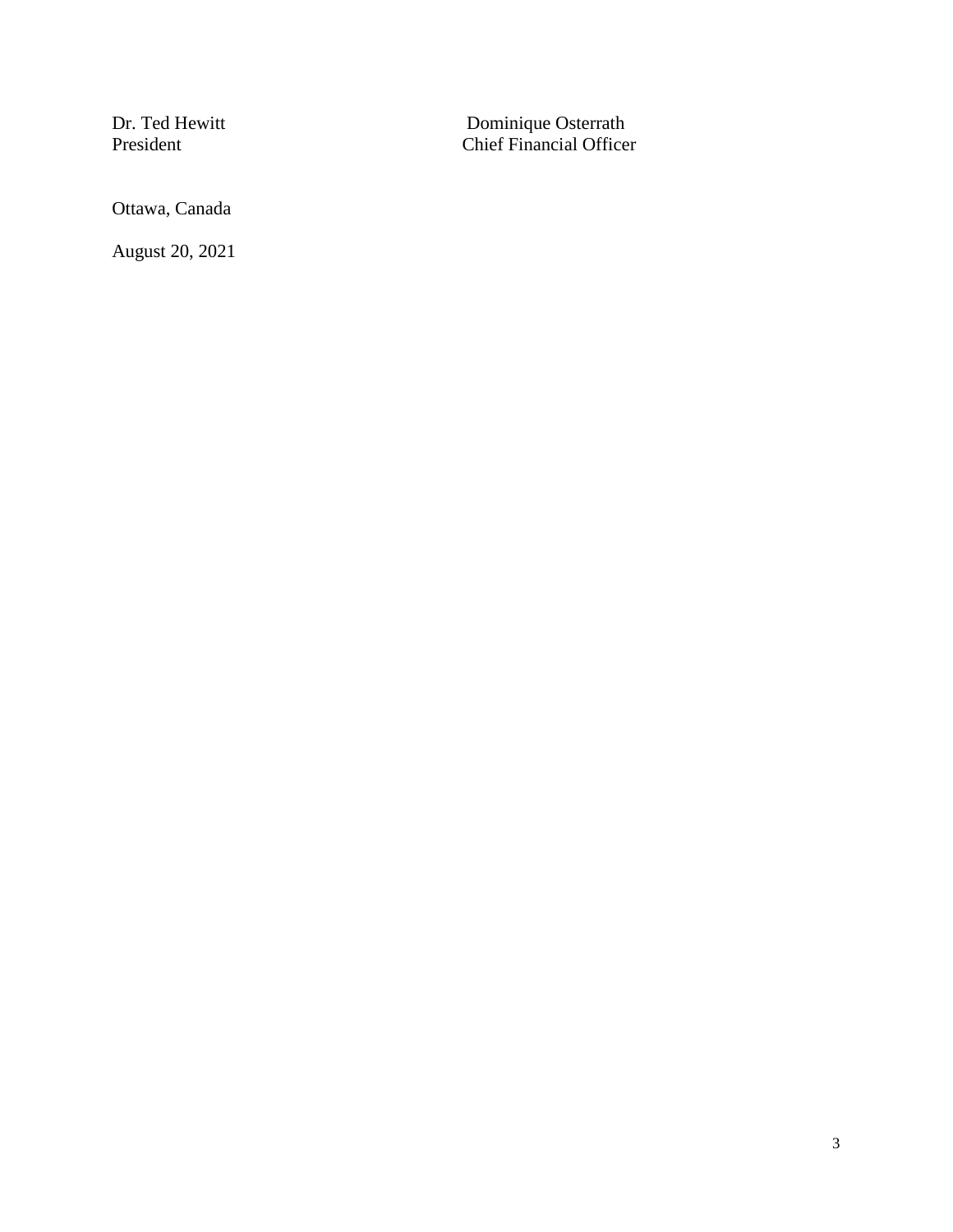**Statement of Financial Position (unaudited)**

**As at March 31**

(in thousands of dollars)

|                                                     | 2021  | 2020   |
|-----------------------------------------------------|-------|--------|
| <b>Liabilities</b>                                  |       |        |
| Accounts payable and accrued liabilities [Note 4]   | 6,754 | 91,295 |
| Vacation pay and compensatory leave                 | 1,368 | 1,409  |
| Deferred revenue [Note 5]                           | 279   | 293    |
| Employee future benefits [Note 6b]                  | 126   | 191    |
| <b>Total net liabilities</b>                        | 8,527 | 93,188 |
| <b>Financial assets</b>                             |       |        |
| Due from Consolidated Revenue Fund                  | 6,366 | 90,468 |
| Accounts receivable and advances [Note 7]           | 1,066 | 2,497  |
| <b>Total net financial assets</b>                   | 7,432 | 92,965 |
| Departmental net debt                               | 1,095 | 223    |
| <b>Non-financial assets</b>                         |       |        |
| Prepaid expenses                                    | 435   | 369    |
| Tangible capital assets [Note 8]                    | 1,336 | 462    |
| <b>Total non-financial assets</b>                   | 1,771 | 831    |
| <b>Departmental net financial position [Note 9]</b> | 676   | 608    |

Contractual obligations and commitments [Note 10]

The accompanying notes form an integral part of these financial statements.

Dr. Ted Hewitt Dominique Osterrath President Chief Financial Officer

Ottawa, Canada August 20, 2021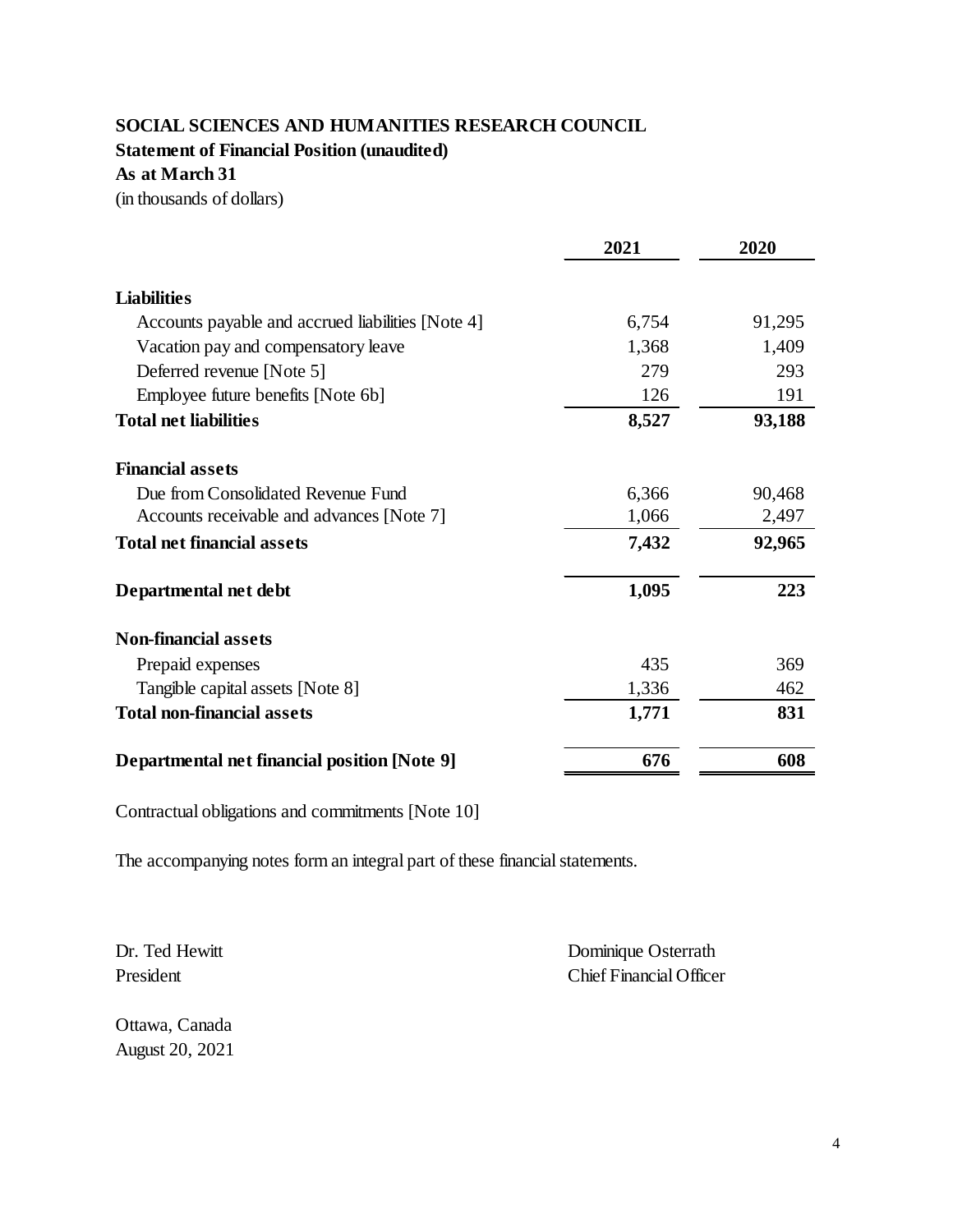# **Statement of Operations and Departmental Net Financial Position (unaudited)**

**For the year ended March 31**

(in thousands of dollars)

| <b>Planned Results</b><br>545,447<br>414,985<br>22,358<br>982,790<br>95 | 983,504<br>414,661<br>23,060<br>1,421,225<br>99 | 514,409<br>407,062<br>24,406<br>945,877 |  |
|-------------------------------------------------------------------------|-------------------------------------------------|-----------------------------------------|--|
|                                                                         |                                                 |                                         |  |
|                                                                         |                                                 |                                         |  |
|                                                                         |                                                 |                                         |  |
|                                                                         |                                                 |                                         |  |
|                                                                         |                                                 |                                         |  |
|                                                                         |                                                 |                                         |  |
|                                                                         |                                                 |                                         |  |
|                                                                         |                                                 | 105                                     |  |
|                                                                         | 99                                              | 105                                     |  |
| 982,695                                                                 | 1,421,126                                       | 945,772                                 |  |
|                                                                         |                                                 |                                         |  |
|                                                                         | 1,500,040                                       | 875,357                                 |  |
|                                                                         | (84, 102)                                       | 64,908                                  |  |
|                                                                         |                                                 |                                         |  |
|                                                                         | 5,256                                           | 4,990                                   |  |
|                                                                         | 1,421,194                                       | 945,255                                 |  |
|                                                                         | 68                                              | (517)                                   |  |
|                                                                         | 608                                             | 1,125                                   |  |
|                                                                         | 676                                             | 608                                     |  |
|                                                                         | 95                                              |                                         |  |

Segmented information [Note 12]

The accompanying notes form an integral part of these financial statements.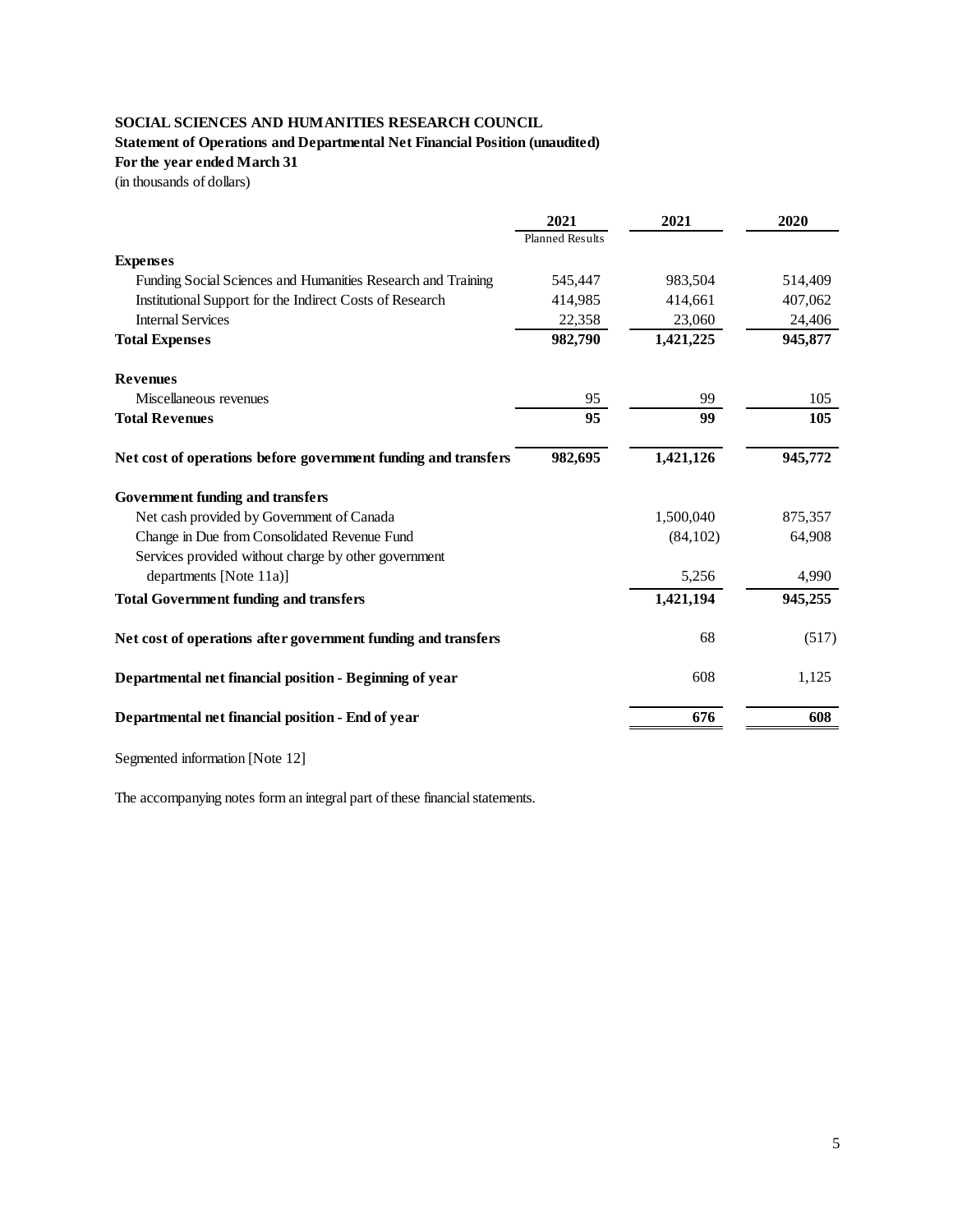# **SOCIAL SCIENCES AND HUMANITIES RESEARCH COUNCIL Statement of Change in Departmental Net Debt (unaudited) For the year ended March 31**

(in thousands of dollars)

|                                                               | 2021  | 2020     |
|---------------------------------------------------------------|-------|----------|
| Net cost of operations after government funding and transfers | (68)  | 517      |
| Change due to tangible capital assets                         |       |          |
| Acquisition of tangible capital assets [Note 8]               | 1,170 | 105      |
| Amortization of tangible capital assets [Note 8]              | (296) | (1, 146) |
| Total change due to tangible capital assets                   | 874   | (1,041)  |
| Change due to prepaid expenses                                | 66    | 133      |
| Net increase (decrease) in Departmental net debt              | 872   | (391)    |
| Departmental net debt - Beginning of year                     | 223   | 614      |
| Departmental net debt - End of year                           | 1,095 | 223      |

The accompanying notes form an integral part of these financial statements.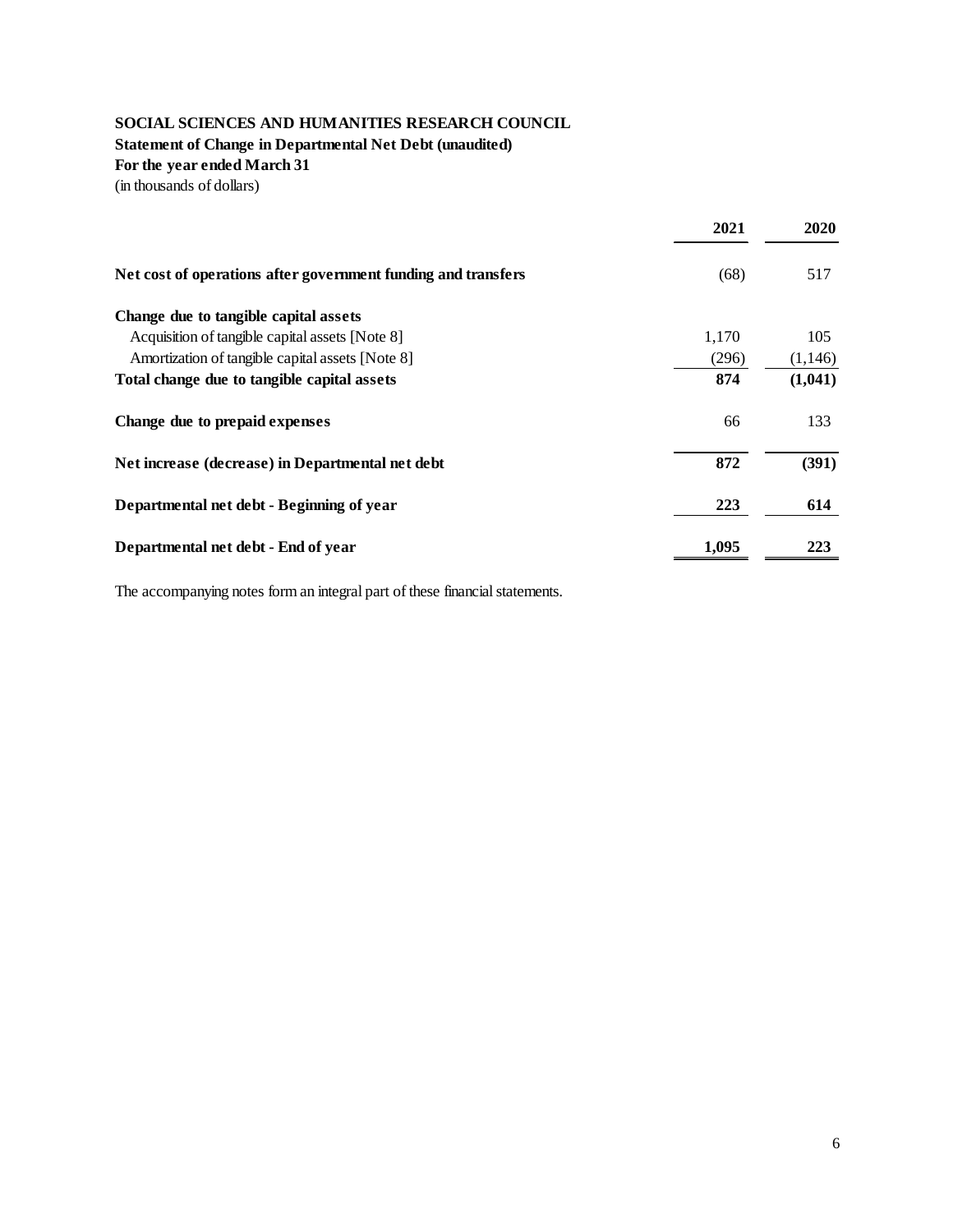**Statement of Cash Flows (unaudited)**

**For the year ended March 31**

(in thousands of dollars)

|                                                                          | 2021      | 2020     |
|--------------------------------------------------------------------------|-----------|----------|
| <b>Operating activities</b>                                              |           |          |
| Net cost of operations before government funding and transfers           | 1,421,126 | 945,772  |
| Non-cash items:                                                          |           |          |
| Amortization of tangible capital assets [Note 8]                         | (296)     | (1,146)  |
| Services provided without charge by other government                     |           |          |
| departments [Note 11a)]                                                  | (5,256)   | (4,990)  |
| Variations in Statement of Financial Position:                           |           |          |
| Decrease (increase) in accounts payable and accrued liabilities [Note 4] | 84,541    | (65,052) |
| Decrease (increase) in vacation pay and compensatory leave               | 41        | (272)    |
| Decrease (increase) in deferred revenue                                  | 14        | 17       |
| Decrease (increase) in employee future benefits [Note 6b]                | 65        | 39       |
| Increase (decrease) in accounts receivable and advances [Note 7]         | (1, 431)  | 751      |
| Increase (decrease) in prepaid expenses                                  | 66        | 133      |
| Cash used in operating activities                                        | 1,498,870 | 875,252  |
| <b>Capital investing activities</b>                                      |           |          |
| Acquisition of tangible capital assets [Note 8]                          | 1,170     | 105      |
| Cash used in capital investing activities                                | 1,170     | 105      |
| <b>Financing activities</b>                                              |           |          |
| Net cash provided by Government of Canada                                | 1,500,040 | 875,357  |

The accompanying notes form an integral part of these financial statements.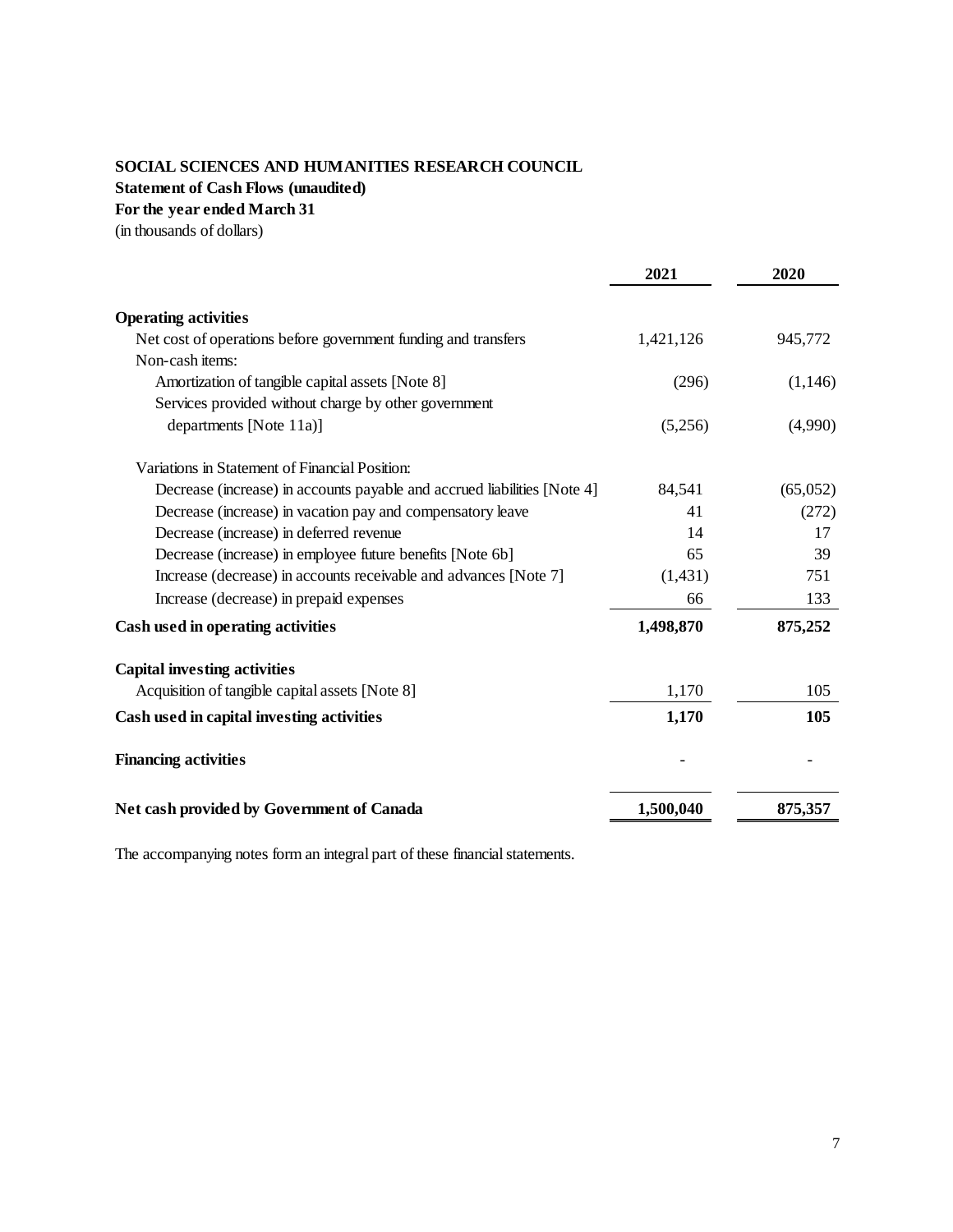# **1. Authority and Objectives**

The Social Sciences and Humanities Research Council (SSHRC) was established in 1977 by the *Social Sciences and Humanities Research Council Act*, and is a departmental corporation named in Schedule II to the *Financial Administration Act*. SSHRC's purpose is to promote and assist research and scholarship in the social sciences and humanities. SSHRC's grants, scholarships and operating expenditures are funded by budgetary lapsing authorities. Employee benefits are funded by statutory authorities. SSHRC delivers its objectives through the following programs:

a) Funding Social Sciences and Humanities Research and Training

SSHRC, through grants, fellowships and scholarships, promotes and supports research and research training in the social sciences and humanities to develop talent, generate insights and build connections in pursuit of social, cultural and economic outcomes for Canadians.

b) Institutional Support for the Indirect Costs of Research

SSHRC on behalf of the Natural Sciences and Engineering Research Council (NSERC) and the Canadian Institutes of Health Research, provides financial support to universities, colleges and their affiliated research hospitals and institutes to reimburse a portion of indirect costs associated with the funded research.

## c) Internal Services

SSHRC and NSERC share internal services for general administration, human resources, finance, awards administration, information management and technology, program evaluation and audit services. This common administrative services model has proven highly efficient for the two federal granting agencies. In addition, SSHRC has its own corporate services to address the agency's distinct needs in terms of governance, policy, planning, statistics, performance measurement, communications and international relations. Internal Services provide support to the organization as a whole in the form of operations and maintenance funds. They are necessary to support the delivery of programs and other corporate obligations and include activities that apply across the organization, rather than those that support a specific program.

# **2. Summary of significant accounting policies**

These financial statements have been prepared using the Government's accounting policies stated below, which are based on Canadian public sector accounting standards. The presentation and results using the stated accounting policies do not result in any significant differences from Canadian public sector accounting standards.

Significant accounting policies are as follows:

# a) Parliamentary authorities

SSHRC is financed by the Government of Canada through Parliamentary authorities. Financial reporting of authorities provided to SSHRC do not parallel financial reporting according to generally accepted accounting principles since authorities are primarily based on cash flow requirements. Consequently, items recognized in the Statement of Operations and Departmental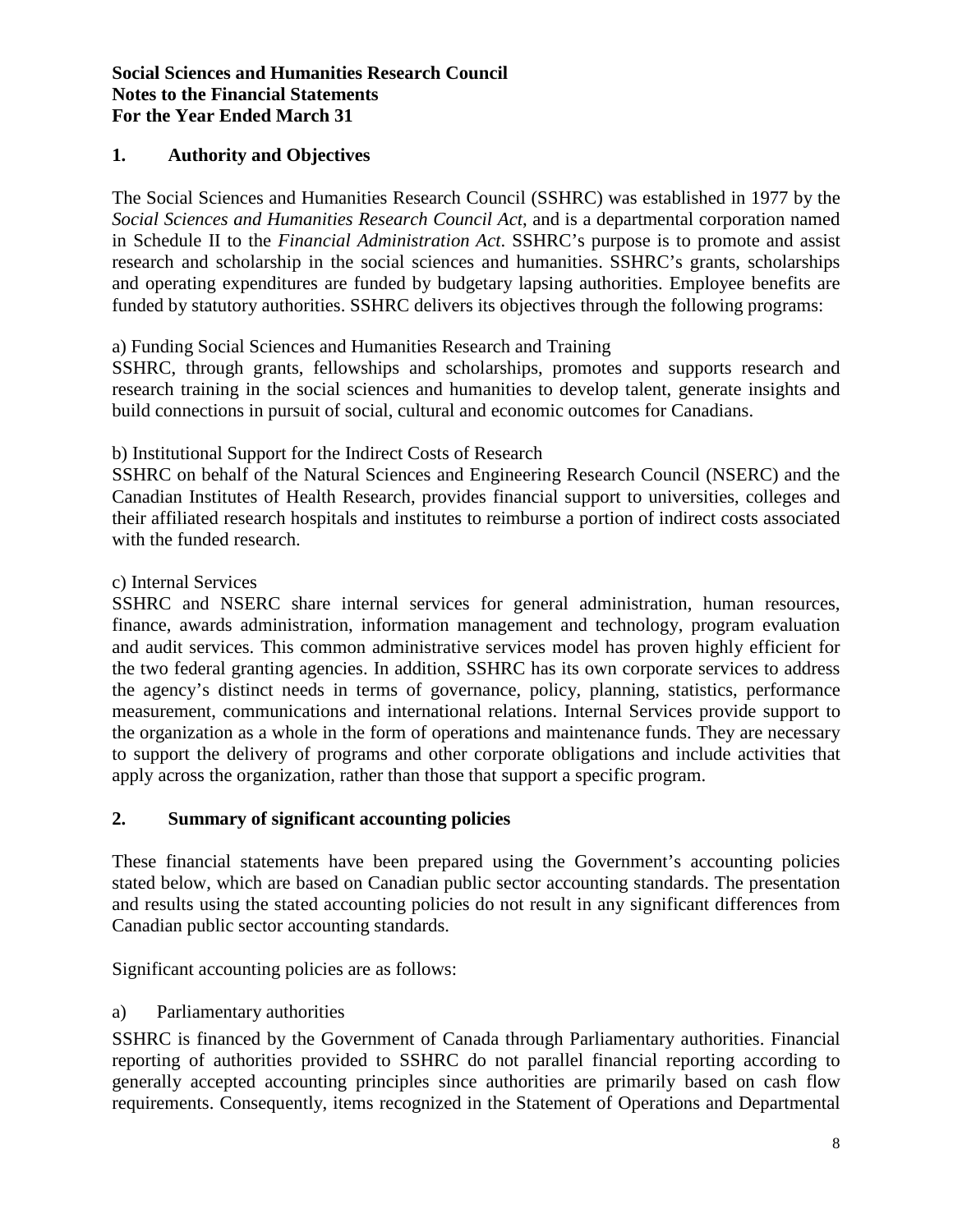Net Financial Position and in the Statement of Financial Position are not necessarily the same as those provided through authorities from Parliament. Note 3 provides a reconciliation between the bases of reporting. The planned results amounts in the "Expenses" and "Revenues" sections of the Statement of Operations and Departmental Net Financial Position are the amounts reported in the Future-oriented Statement of Operations included in the *2020-21 Departmental Plan*. Planned results are not presented in the "Government funding and transfers" section of the Statement of Operations and Departmental Net Financial Position and in the Statement of Change in Net Debt because these amounts were not included in SSHRC's *2020-21 Departmental Plan.* 

# b) Net cash provided by Government of Canada

SSHRC operates within the Consolidated Revenue Fund (CRF), which is administered by the Receiver General for Canada. All cash received by SSHRC is deposited to the CRF, and all cash disbursements made by SSHRC are paid from the CRF. The net cash provided by Government is the difference between all cash receipts and all cash disbursements, including transactions between departments of the Government.

c) Amounts due from the CRF

Amounts due from the CRF are the result of timing differences at year-end between when a transaction affects authorities and when it is processed through the CRF. Due from the CRF represent the net amount of cash that SSHRC is entitled to draw from the CRF without further authorities to discharge its liabilities.

#### d) Revenues

Miscellaneous revenues are accounted for in the period in which the underlying transaction or event that gave rise to the revenue takes place.

Funds received from external parties for specified purposes are recorded upon receipt as deferred revenue. Revenues are then recognized in the period in which the related expenses are incurred.

Included in miscellaneous revenue are revenues that are respendable and non-respendable. Nonrespendable revenues are not available to discharge SSHRC's liabilities. While the President is expected to maintain accounting control, they have no authority regarding the disposition of nonrespendable revenues. As a result, non-respendable revenues are considered to be earned on behalf of the Government of Canada and are therefore presented as a reduction of the agency's gross revenues.

#### e) Expenses

Expenses are recorded on an accrual basis.

Grants and scholarships (transfer payments) are recorded as expenses when authorization for the payment exists and the recipient has met the eligibility criteria or the entitlements established for the transfer payment program.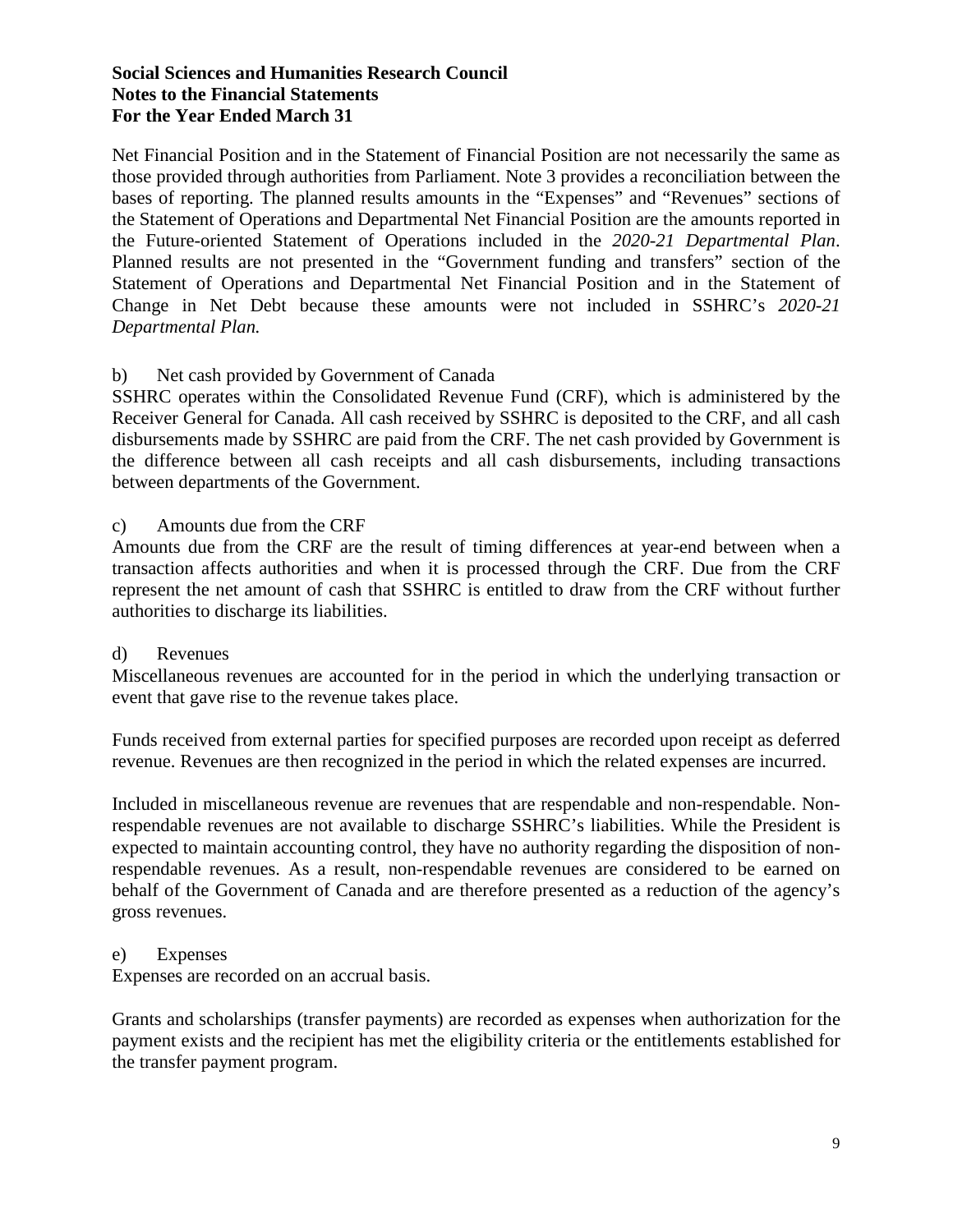Vacation pay and compensatory leave are accrued as the benefits are earned by employees under their respective terms of employment.

Services provided without charge by other government departments for accommodation, and employer contributions to the health and dental insurance plans are recorded as operating expenses at their estimated cost. These amounts are also presented as government funding.

#### f) Employee future benefits

- (i) Pension benefits: Eligible employees participate in the Public Service Pension Plan (the Plan), a multiemployer pension plan administered by the Government. SSHRC's contributions to the Plan are charged to expenses in the year incurred and represent SSHRC's total obligation to the Plan. SSHRC's responsibility with regard to the Plan is limited to its contributions. Actuarial surpluses or deficiencies are recognized in the financial statements of the Government, the Plan's sponsor.
- (ii) Severance benefits: The accumulation of severance benefits for voluntary departures ceased for applicable employee groups. The remaining obligation for employees who did not withdraw benefits is calculated using information derived from the results of the actuarially determined liability for employee severance benefits for the Government as a whole.

#### g) Accounts receivable and advances

Accounts receivable and advances are stated at the lower of cost and net recoverable value. A valuation allowance is recorded for accounts receivable and advances where recovery is considered uncertain.

Credit risk is the risk that one party to a financial instrument will cause a financial loss for the other party by failing to discharge an obligation. SSHRC is not exposed to significant credit risk. Accounts receivable and advances are due on demand. The majority of accounts receivable and advances are due from Canadian universities and other government departments and agencies where there is minimal potential risk of loss. The maximum exposure the entity has to credit risk is equal to the carrying value of its accounts receivable and advances.

# h) Contingent liabilities

Contingent liabilities are potential liabilities that may become actual liabilities when one or more future events occur or fail to occur. To the extent that the future event is likely to occur or fail to occur, and a reasonable estimate of the loss can be made, an estimated liability is accrued and an expense recorded. If the likelihood is not determinable or if an amount cannot be reasonably estimated, the contingency is disclosed in the notes to the financial statements.

#### i) Measurement uncertainty

The preparation of these financial statements requires management to make estimates and assumptions that affect the amounts of assets, liabilities, revenues and expenses reported in the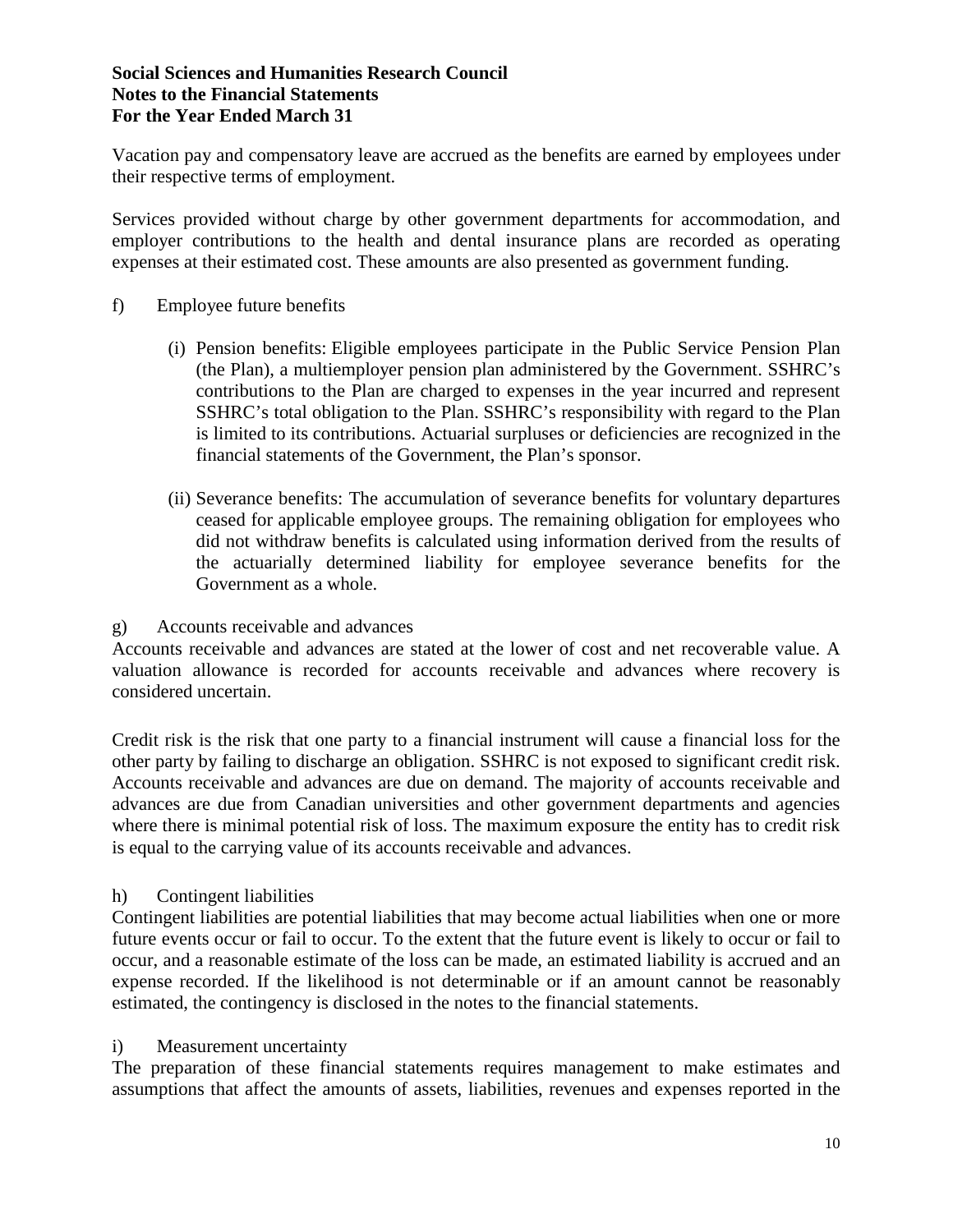financial statements and accompanying notes at March 31. At the time of preparation of these statements, management believes the estimates and assumptions to be reasonable. The most significant items where estimates are used are the liability for employee future benefits and the useful lives and valuation of tangible capital assets. Actual results could significantly differ from those estimated. Management's estimates are reviewed periodically and, as adjustments become necessary, are recorded in the financial statements in the year in which they become known.

#### j) Related party transactions

Related party transactions, other than inter-entity transactions, are recorded at the exchange amount.

Inter-entity transactions are transactions between commonly controlled entities. Inter-entity transactions, other than restructuring transactions, are recorded on a gross basis and are measured at the carrying amount, except for the following:

- i) Services provided on a recovery basis are recognized as revenues and expenses on a gross basis and measured at the exchange amount.
- ii) Certain services received on a without charge basis are recorded for departmental financial statement purposes at the carrying amount. Other related party transactions, other than inter-entity transactions, are recorded at the exchange amount.

# **3. Parliamentary Authorities**

SSHRC receives its funding through annual parliamentary authorities. Items recognized in the Statement of Financial Position and in the Statement of Operations and Departmental Net Financial Position one year may be funded through parliamentary authorities in prior, current or future years. Accordingly, SSHRC has different net results of operations for the year on a government funding basis than on an accrual accounting basis. The differences are reconciled in the following tables: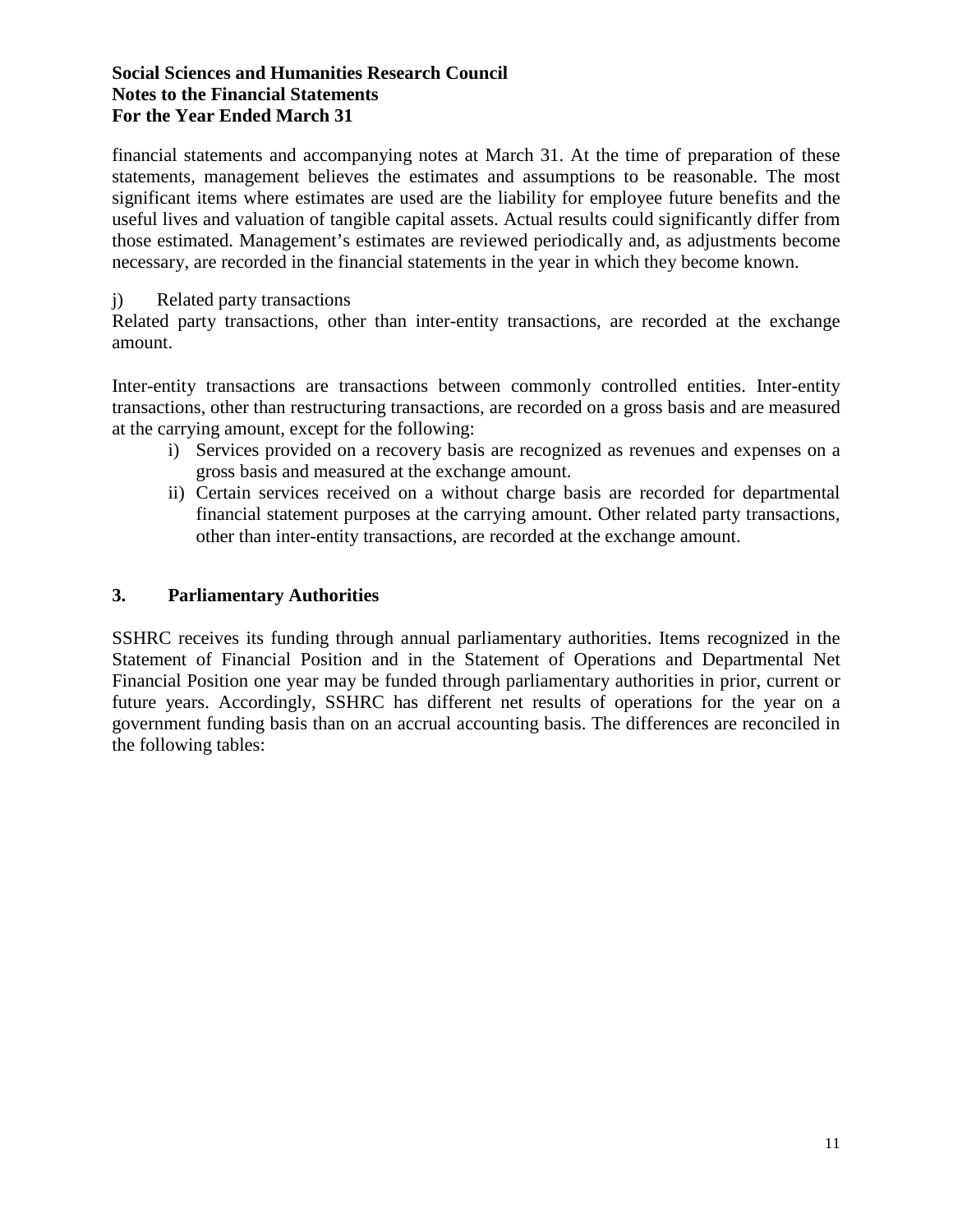# **a) Reconciliation of net cost of operations to current year authorities used**

(in thousands of dollars)

|                                                                                       | 2021      | 2020           |
|---------------------------------------------------------------------------------------|-----------|----------------|
| Net cost of operations before government funding and transfers                        | 1,421,126 | 945,772        |
| Adjustments for items affecting net cost of operations but not affecting authorities: |           |                |
| Miscellaneous revenues                                                                | 79        | 85             |
| Amortization of tangible capital assets                                               | (296)     | (1,146)        |
| Services provided without charge by other government departments                      | (5,256)   | (4,990)        |
| Decrease (increase) in vacation pay and compensatory leave                            | 41        | (272)          |
| Decrease (increase) in employee future benefits                                       | 65        | 39             |
| Refunds of prior years' expenditures                                                  | 2,082     | 1,028          |
| Total items affecting net cost of operations but not affecting authorities            | (3,285)   | (5,256)        |
| Adjustments for items not affecting net cost of operations but affecting authorities: |           |                |
| Acquisitions of tangible capital assets                                               | 1,170     | 105            |
| Increase (decrease) in salary overpayments                                            | 42        | $\overline{4}$ |
| Increase (decrease) in prepaid expenses                                               | 66        | 133            |
| Total items not affecting net cost of operations but affecting authorities            | 1,278     | 242            |
| <b>Current year authorities used</b>                                                  | 1,419,119 | 940,758        |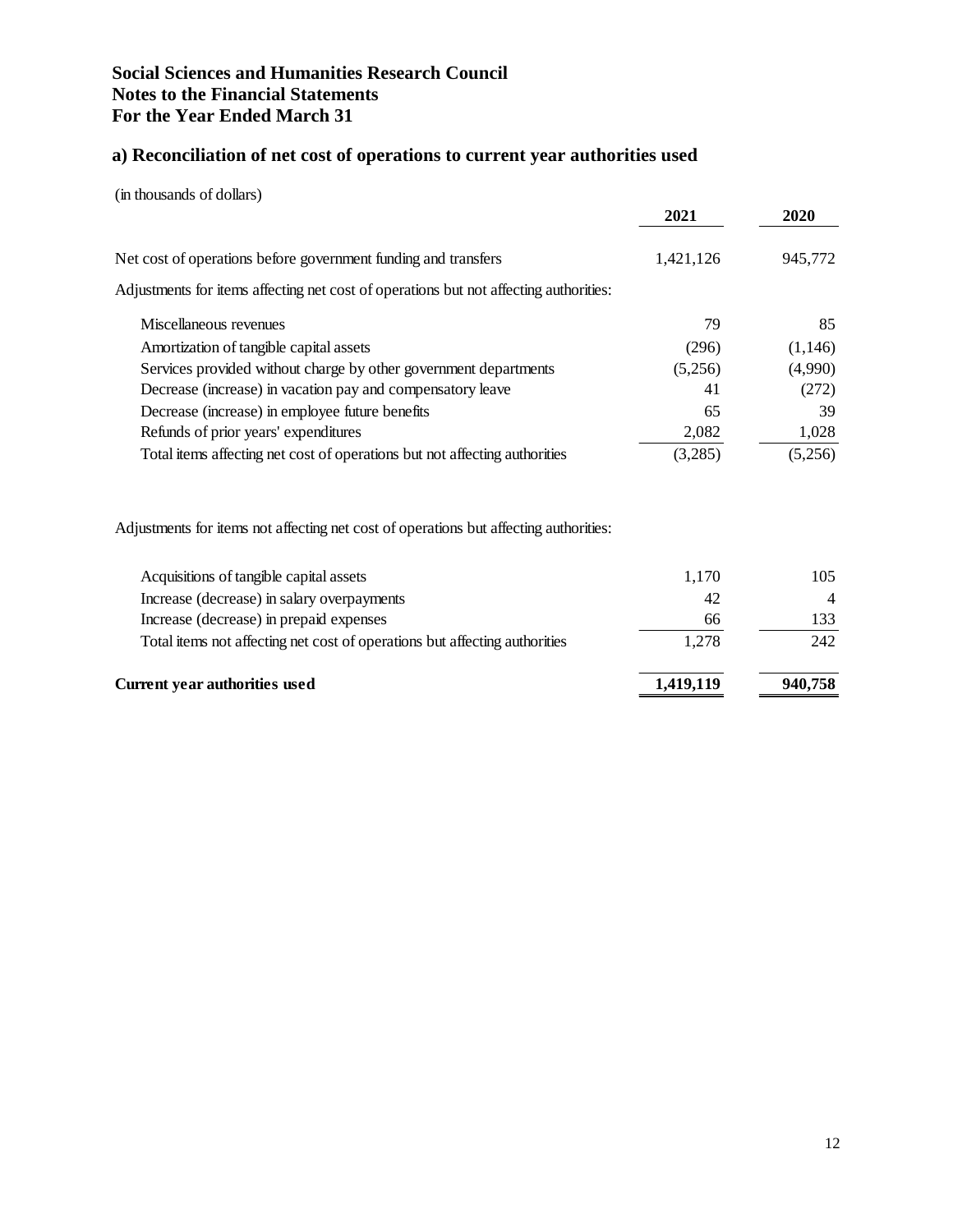#### **b) Authorities provided and used**

(in thousands of dollars)

|                                                           | 2021      | 2020    |
|-----------------------------------------------------------|-----------|---------|
| <b>Authorities provided:</b>                              |           |         |
| Vote 5 - Grants                                           | 1,065,683 | 902,677 |
| Vote $1$ – Operating expenditures                         | 36,715    | 36,527  |
| Statutory contributions to employee benefit plans         | 4,066     | 3,497   |
| Spending of revenues pursuant to subsection $4(2)$ of the |           |         |
| Social Sciences and Humanities Research Council Act       | 76        | 83      |
| Payments to support students and youth impacted by        |           |         |
| COVID-19 pursuant to the Public Health Events             |           |         |
| of National Concern Payments Act                          | 357,052   |         |
| Less:                                                     |           |         |
| Authorities available for future years                    | (24, 178) | (35)    |
| Lapsed: Grants                                            | (19, 149) | (240)   |
| Lapsed: Operating                                         | (1,146)   | (1,751) |
| <b>Current year authorities used</b>                      | 1,419,119 | 940,758 |

#### **4. Accounts payable and accrued liabilities**

Accounts payable and accrued liabilities are measured at cost. The following table presents details of SSHRC's accounts payable and accrued liabilities:

(in thousands of dollars)

|                                                              | 2021  | 2020   |
|--------------------------------------------------------------|-------|--------|
| Accounts payable - Other government departments and agencies | 3.594 | 3,483  |
| Accounts payable - External parties                          | 860   | 85,147 |
| Total accounts payable                                       | 4.454 | 88,630 |
| Accrued liabilities                                          | 2.300 | 2,665  |
| Total accounts payable and accrued liabilities               | 6,754 | 91,295 |

# **5. Deferred revenue**

Deferred revenue represents the balance at year-end of unearned revenues stemming from amounts received from external parties and interest earned on endowment funds not yet expensed, that are restricted in order to fund the expenditures related to specific research projects and stemming from amounts received for fees prior to services being performed.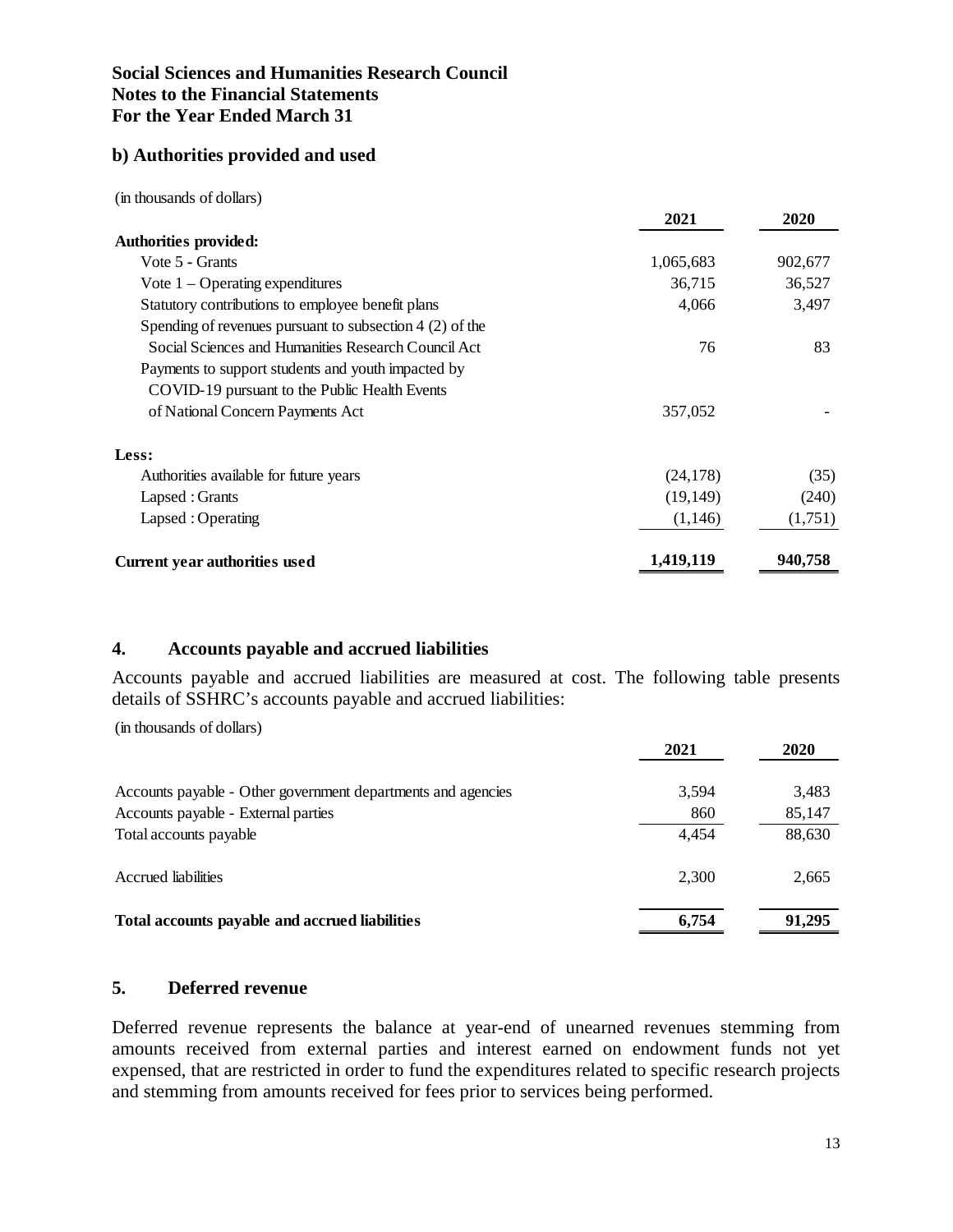**(in thousands of dollars)**

|                            | 2021 | 2020 |
|----------------------------|------|------|
| <b>Opening balance</b>     | 293  | 310  |
| Amounts received           | 6    |      |
| Revenue recognized         | (20) | (20) |
| <b>Net closing balance</b> | 279  | 293  |

## **6. Employee future benefits**

#### **a) Pension benefits**

SSHRC's employees participate in the Plan, which is sponsored and administered by the Government. Pension benefits accrue up to a maximum period of 35 years at a rate of two per cent per year of pensionable service, times the average of the best five consecutive years of earnings. The benefits are integrated with Canada/Québec Pension Plans benefits and are indexed to inflation.

Both the employees and SSHRC contribute to the cost of the Plan. Due to the amendment of the *Public Service Superannuation Act* following the implementation of provisions related to Economic Action Plan 2012, employee contributors have been divided into two groups – Group 1 relates to existing plan members as of December 31, 2012 and Group 2 relates to members joining the Plan as of January 1, 2013. Each group has a distinct contribution rate.

The expense for 2020-21 amounts to \$2,774,766 (\$2,422,588 in 2019-2020). SSHRC's responsibility with regard to the Plan is limited to its contributions. Actuarial surpluses or deficiencies are recognized in the financial statements of the Government of Canada, the Plan's sponsor.

#### **b) Severance benefits**

Severance benefits provided to the employees of SSHRC were previously based on an employee's eligibility, years of service and salary at termination of employment. However, since 2012, the accumulation of severance benefits for voluntary departures progressively ceased for substantially all employees. Employees subject to these changes were given the option to be paid the full or partial value of benefits earned to date or collect the full or remaining value of benefits upon departure from the public service. By March 31, 2021, all settlements for immediate cash out were completed. Severance benefits are unfunded and, consequently, the outstanding obligation will be paid from future authorities.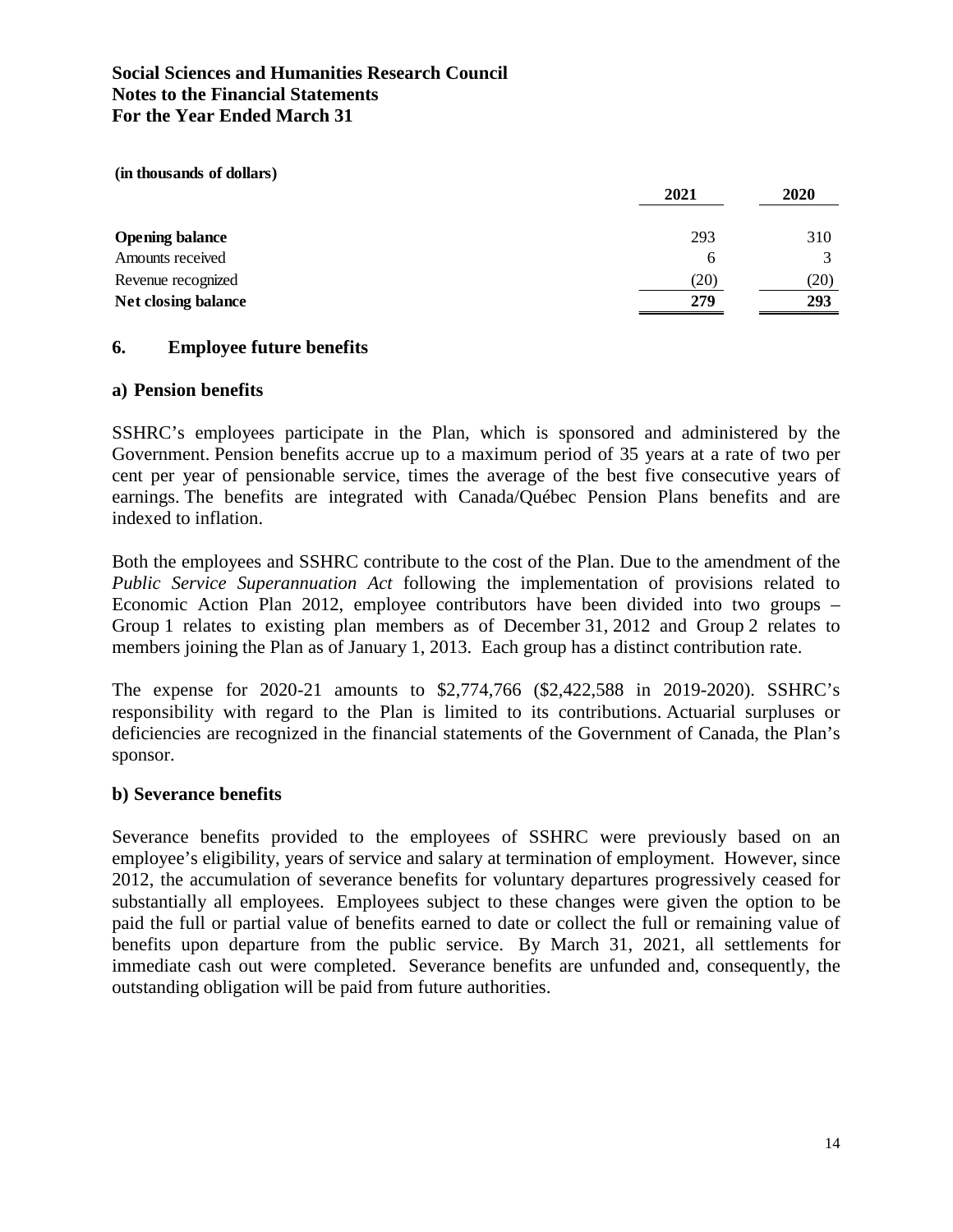The changes in the obligations during the year were as follows:

#### **(in thousands of dollars)**

|                                                | 2021 | 2020 |  |
|------------------------------------------------|------|------|--|
| Accrued benefit obligation - Beginning of year | 191  | 230  |  |
| Expense (gain) for the year                    | (13) | 39   |  |
| Benefits paid during the year                  | (52) | 78)  |  |
| Accrued benefit obligation - End of year       | 126  | 191  |  |

# **7. Accounts receivable and advances**

The following table presents details of SSHRC's accounts receivable and advances:

## **(in thousands of dollars)**

|                                                         | 2021  | 2020  |  |
|---------------------------------------------------------|-------|-------|--|
| Receivables - Other government departments and agencies | 630   | 1.029 |  |
| Receivables - External parties                          | 354   | 1.428 |  |
| Receivables - Employees                                 | 82    | 40    |  |
| Net accounts receivable                                 | 1.066 | 2.497 |  |

SSHRC has no allowance for doubtful accounts on receivables from external parties.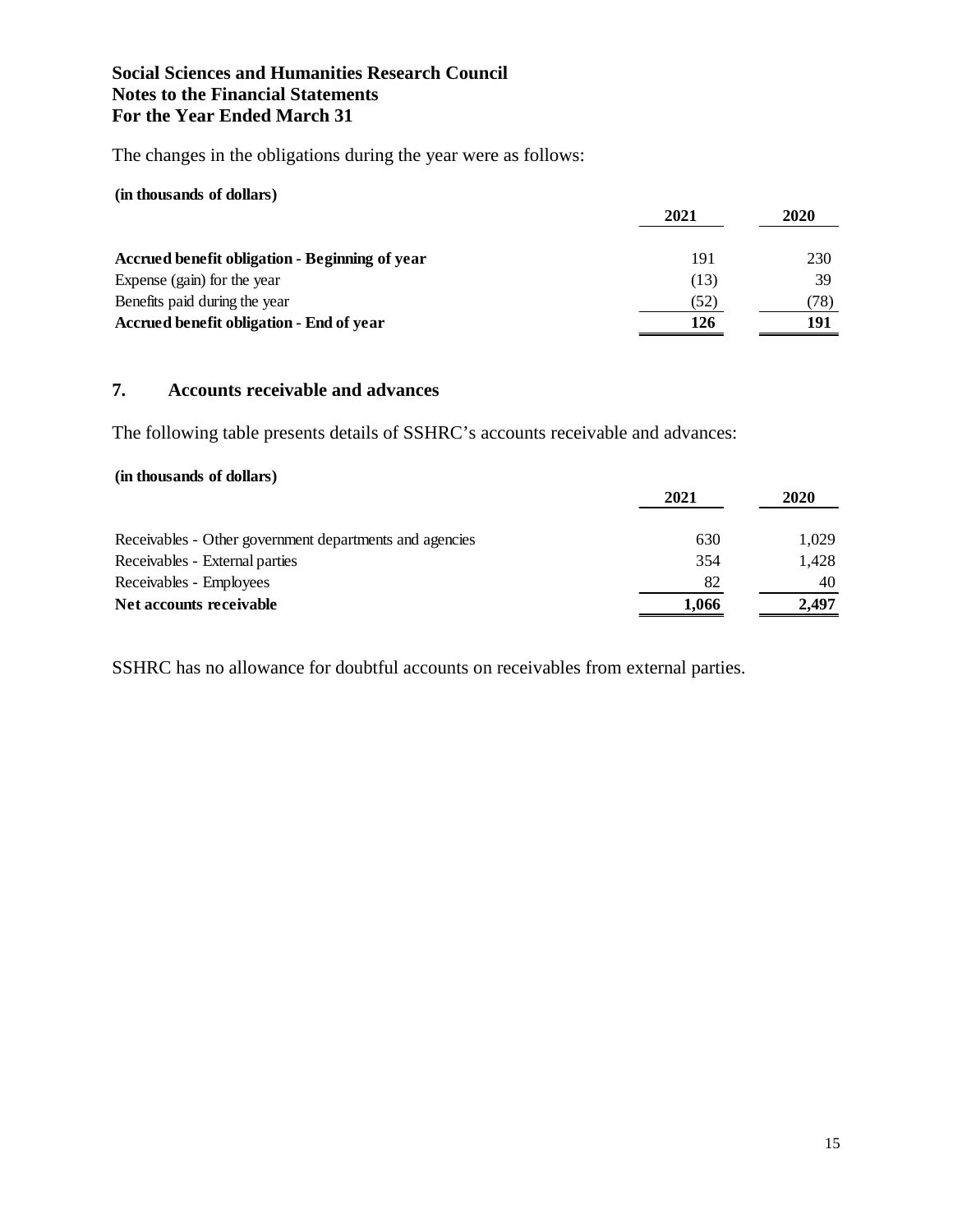#### **8. Tangible capital assets**

All tangible capital assets and leasehold improvements having an individual initial cost of \$5,000 or more are recorded at their acquisition cost. SSHRC does not capitalize intangibles.

| Amortization of tangible capital assets is performed on a straight-line basis over the estimated useful life of the asset as follows: |  |  |  |  |  |  |  |  |
|---------------------------------------------------------------------------------------------------------------------------------------|--|--|--|--|--|--|--|--|
|                                                                                                                                       |  |  |  |  |  |  |  |  |

| Asset class                               | Amortization period                   |
|-------------------------------------------|---------------------------------------|
| Computer hardware                         | 3 years                               |
| Computer purchased and developed software | 5 years                               |
| Machinery and equipment                   | 5 years                               |
| Other equipment (including furniture)     | 7 years                               |
| <b>Motor Vehicles</b>                     | 7 years                               |
| Leasehold improvements                    | Lesser of the remaining term of lease |
|                                           | or useful life of the improvement     |

Assets under construction are recorded in the applicable capital asset class in the year that they become available for use and are not amortized until they become available for use.

#### **(in thousands of dollars)**

|                                           | Cost               |                                |                          |                        | <b>Accumulated amortization</b> |                                |                          |                          | Net book value |                 |
|-------------------------------------------|--------------------|--------------------------------|--------------------------|------------------------|---------------------------------|--------------------------------|--------------------------|--------------------------|----------------|-----------------|
| Capital asset class                       | Opening<br>balance | <b>Acquisitions</b> and Write- | <b>Disposals</b><br>offs | <b>Closing balance</b> | <b>Opening</b><br>balance       | <b>Amortization and Write-</b> | <b>Disposals</b><br>offs | Closing<br>balance       | 2021           | 2020            |
| Computer hardware                         | 3,279              | 80                             | $\overline{\phantom{0}}$ | 3,359                  | 3,095                           | 110                            |                          | 3,205                    | 154            | 184 l           |
| Computer purchased and developed software | 5.704              | 13                             | $\overline{\phantom{0}}$ | 5,717                  | 5,608                           | 41                             |                          | 5,649                    | 68             | 96 <sup>1</sup> |
| Machinery and equipment                   | 378                | 13                             | $\overline{\phantom{0}}$ | 391                    | 362                             |                                |                          | 367                      | 24             | 16 <sup>1</sup> |
| Other equipment (including furniture)     | 2,044              |                                |                          | 2,044                  | 2,044                           |                                |                          | 2,044                    |                |                 |
| Leasehold improvements                    | .588               |                                |                          | 1,588                  | 1,433                           | 136                            |                          | 1,569                    | 19             | 155             |
| Motor vehicles                            | 27                 |                                |                          | 27                     | 16                              |                                |                          | 20                       |                | 11 <sub>1</sub> |
| Other Construction or Work in Progress    |                    | 1,064                          | $\overline{\phantom{a}}$ | 1,064                  |                                 |                                | $\overline{\phantom{0}}$ | $\overline{\phantom{a}}$ | 1,064          |                 |
| <b>Total</b>                              | 13,020             | 1,170                          | $\overline{\phantom{0}}$ | 14,190                 | 12,558                          | 296                            |                          | 12,854                   | 1,336          | 462             |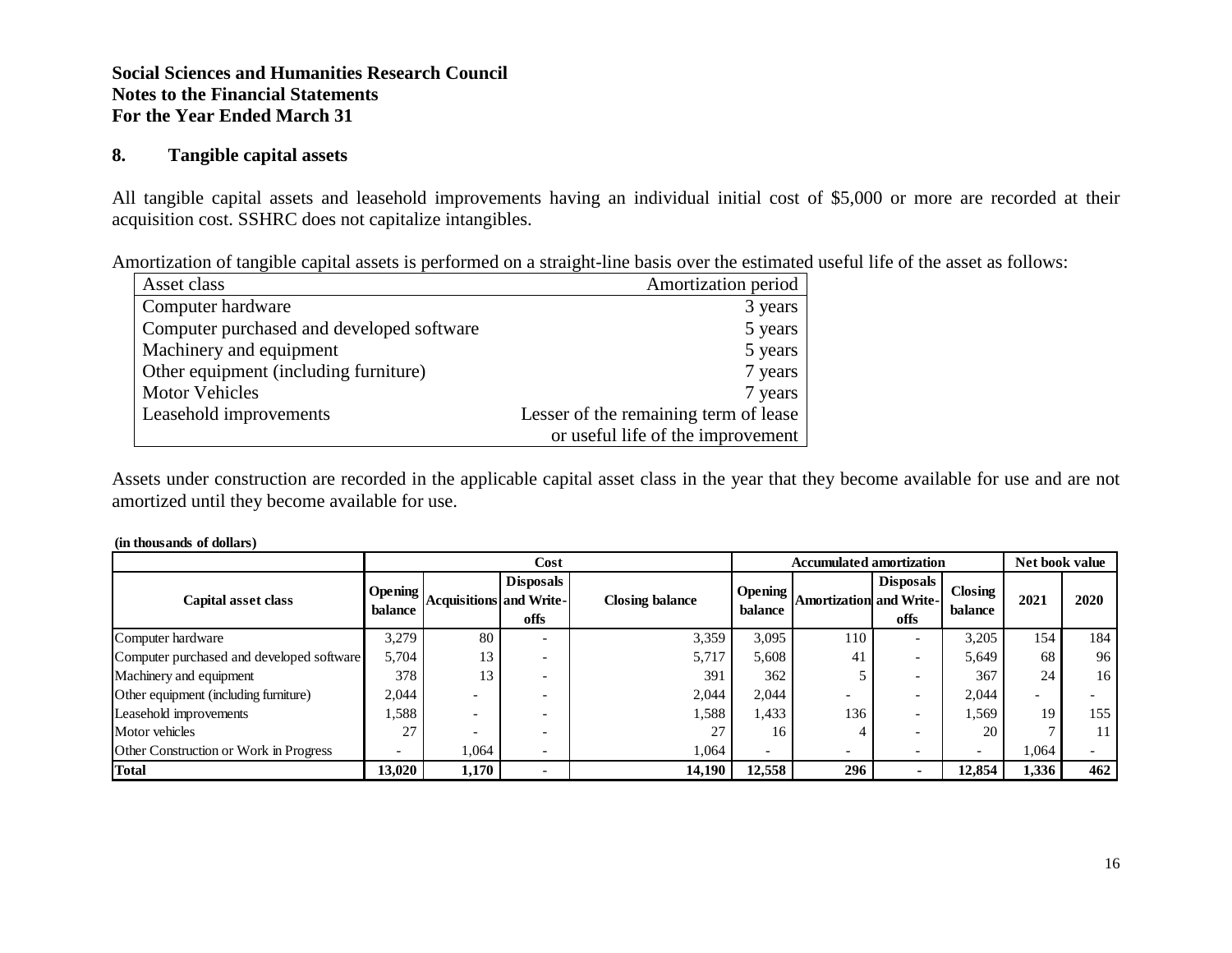#### **9. Departmental net financial position**

A portion of SSHRC's departmental net financial position is used for a specific purpose. Related revenues and expenses are included in the Statement of Operations and Departmental Net Financial Position.

The Queen's Fellowship Endowment Fund is an endowment of \$250,000 established by Parliament by Vote 45a, *Appropriation Act No. 5*, in 1973-74. The interest generated from the endowment is included in deferred revenue [Note 5]. The endowment itself does not represent a liability to third parties but is restricted for special purposes. Activity in the account is as follows:

#### **(in thousands of dollars)**

|                                                              | 2021 | 2020 |
|--------------------------------------------------------------|------|------|
|                                                              |      |      |
| Queen's Fellowship Endowment Fund - Restricted               | 250  | 250  |
| Departmental net financial position excluding Endowment Fund | 426  | 358  |
| Departmental net financial position - End of year            | 676  | 608  |

## **10. Contractual obligations and commitments**

Payments of grants and scholarships extending into future years are subject to the provision of funds by Parliament.

The nature of SSHRC's operating activities can result in some large multi-year contracts and obligations whereby SSHRC will be obligated to make future payments in order to carry out its transfer payment programs or when the services/goods are received. Significant contractual obligations that can be reasonably estimated are summarized as follows:

|                       | 2021                      | 2022    | 2023                     | 2024   | 2025 and<br>subsequent   | <b>Total</b> |  |
|-----------------------|---------------------------|---------|--------------------------|--------|--------------------------|--------------|--|
|                       | (in thousands of dollars) |         |                          |        |                          |              |  |
| Grants & Scholarships | 356,932                   | 267,545 | 151,822                  | 82,600 | 58,974                   | 917,873      |  |
| Operating             | 1,358                     | 16      | $\overline{\phantom{a}}$ |        | $\overline{\phantom{a}}$ | 1,374        |  |
| <b>Total</b>          | 358,290                   | 267,561 | 151,822                  | 82,600 | 58,974                   | 919,247      |  |

# **11. Related party transactions**

SSHRC is related as a result of common ownership to all government departments, agencies and Crown corporations. Related parties also include individuals who are members of key management personnel or close family members of those individuals, and entities controlled by,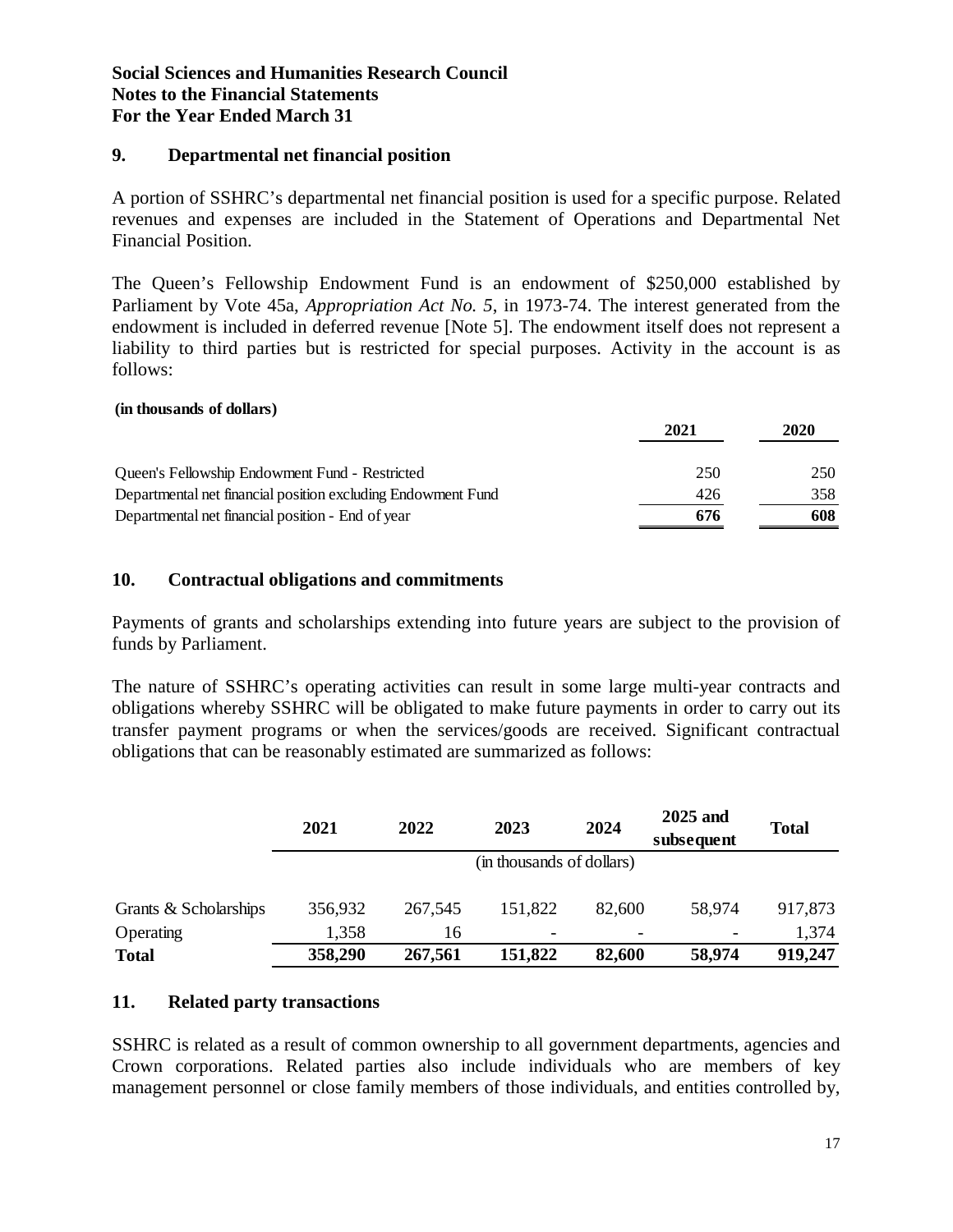or under shared control of, a member of key management personnel or a close family member of that individual.

SSHRC enters into transactions with these entities in the normal course of business and on normal trade terms. During the year, SSHRC received common services that were obtained without charge by other government departments as disclosed below.

#### **a) Common services provided without charge by other government departments**

During the year, SSHRC received services without charge from certain common service organizations related to accommodations, audit services and the employer's contribution to the health and dental insurance plans. These services provided without charge have been recorded in SSHRC's Statement of Operations and Departmental Net Financial Position as follows:

#### **(in thousands of dollars)**

|                                                                  | 2021  | 2020  |
|------------------------------------------------------------------|-------|-------|
| <b>Accommodations</b>                                            | 2.866 | 2.966 |
| Employer's contribution to the health and dental insurance plans | 2.390 | 2.024 |
| <b>Total</b>                                                     | 5.256 | 4.990 |

The Government has centralized some of its administrative activities for efficiency, costeffectiveness purposes and economic delivery of programs to the public. As a result, the Government uses central agencies and common service organizations so that one department performs services for all other departments and agencies without charge. The costs of these services, such as the payroll and cheque issuance services provided by Public Services and Procurement Canada are not included in SSHRC's Statement of Operations and Departmental Net Financial Position.

#### **b) Administration of programs on behalf of other government departments**

SSHRC administers funds received from other government departments and agencies to issue grants, scholarships and related payments on their behalf. During the year, SSHRC administered \$441,151,052 (\$426,992,667 in 2019-2020) in funds for grants and scholarships. These expenses are reflected in the financial statements of the departments or agencies that provided the funds and are not recorded in these financial statements.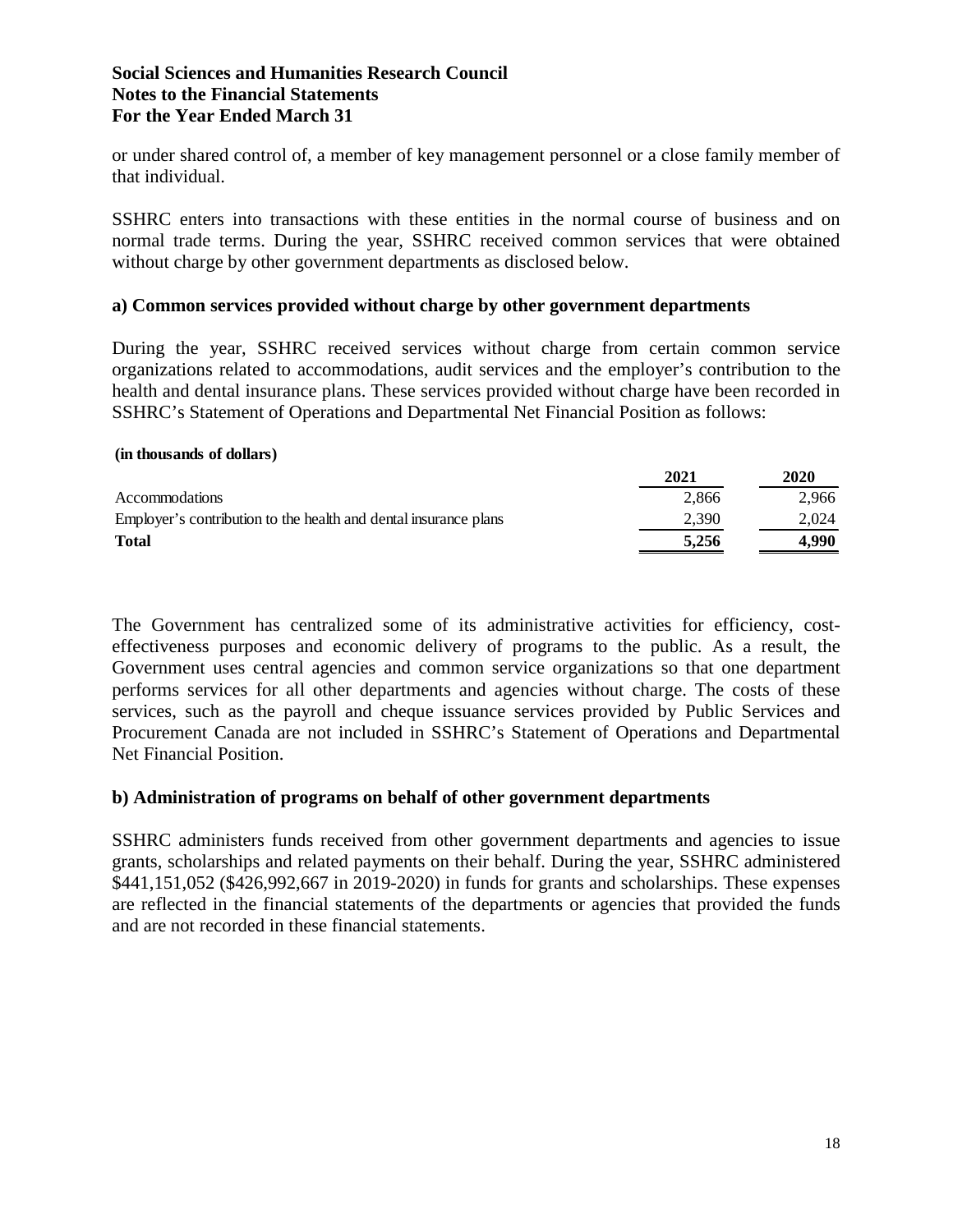#### **12. Segmented information**

Presentation by segment is based on SSHRC's Departmental Results Framework. The presentation by segment is based on the same accounting policies as described in the Summary of significant accounting policies in Note 2. The following table presents the expenses incurred for the main program, by major object of expenses and by major type of revenue. The segment results for the period are as follows:

|                                          | <b>Funding Social Sciences</b> | <b>Institutional support</b> |                 | 2021      | 2020    |  |
|------------------------------------------|--------------------------------|------------------------------|-----------------|-----------|---------|--|
|                                          | and Humanities                 | for the indirect costs       | <b>Internal</b> |           |         |  |
|                                          | <b>Research and Training</b>   | of research                  | <b>Services</b> |           |         |  |
| <b>Transfer payments</b>                 |                                |                              |                 |           |         |  |
| Grants & Scholarships                    | 962,997                        | 414,255                      |                 | 1,377,252 | 901,676 |  |
| <b>Operating expenses</b>                |                                |                              |                 |           |         |  |
| Salaries and employee benefits           | 19,365                         | 396                          | 14,168          | 33,929    | 30,900  |  |
| Accommodation and rentals                | 41                             |                              | 3,757           | 3,798     | 4,076   |  |
| Professional and special services        | 745                            | 10                           | 3,333           | 4,088     | 4,951   |  |
| Transportation and communications        | 23                             |                              | 231             | 254       | 1,268   |  |
| Information                              | 283                            |                              | 443             | 726       | 865     |  |
| Amortization                             |                                |                              | 296             | 296       | 1,147   |  |
| Acquisition of machinery and equipment   | 35                             |                              | 461             | 496       | 843     |  |
| Repair and maintenance                   | 6                              |                              | 57              | 63        | 93      |  |
| Utilities, materials and supplies        | 9                              |                              | 35              | 44        | 54      |  |
| Other                                    |                                |                              | 279             | 279       |         |  |
| <b>Total operating expenses</b>          | 20,507                         | 406                          | 23,060          | 43,973    | 44,201  |  |
| <b>Total expenses</b>                    | 983,504                        | 414,661                      | 23,060          | 1,421,225 | 945,877 |  |
| <b>Revenues</b>                          |                                |                              |                 |           |         |  |
| Miscellaneous revenues                   | 20                             |                              | 79              | 99        | 105     |  |
| <b>Total revenues</b>                    | 20                             |                              | 79              | 99        | 105     |  |
| Net cost of operations before government | 983,484                        | 414,661                      | 22,981          | 1,421,126 | 945,772 |  |

#### **(in thousands of dollars)**